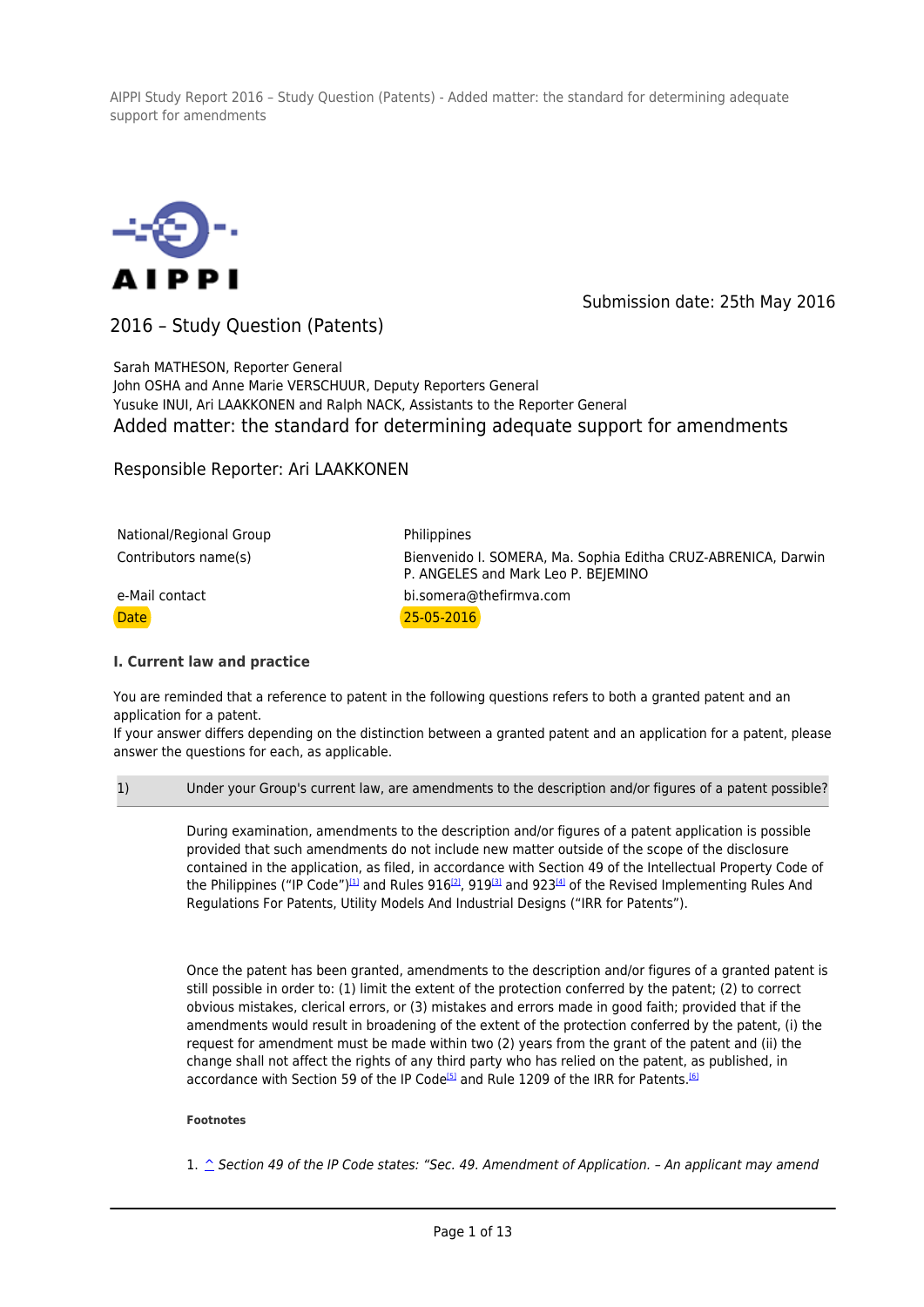> the patent application during examination: Provided, That such amendment shall not include new matter outside the scope of the disclosure contained in the application as filed."

- 2.  $\hat{\ }$  Rule 916 of the IRR for Patents provides: "Rule 916. Amendments by the Applicant. An applicant may amend the patent application during examination; Provided, That such amendment shall not include new matter outside the scope of the disclosure contained in the application as filed (Sec. 49, IP Code)."
- 3.  $\hat{C}$  Rule 919 of the IRR for Patents provides: "Rule 919. Amendment of the Disclosure. No deletion or addition shall broaden the disclosure of an application to include new matter after the filing date of the application. All amendments to the description, claims, or drawings and all addition thereto made after the filing date of the application must conform to at least one of them as it was as of the filing date. Matter not found in either, involving a departure from or an addition to the original disclosure cannot be added to an application even though supported by a supplemental oath and can be shown or claimed only in a separate application." [Emphasis supplied]
- 4. ^ Rule 923 of the IRR for Patents provides: "Rule 923. Amendments to the Drawing. No change in the drawing may be made except by permission of the Bureau. Request for changes in the manner of presentation shown in any drawing may be made only upon payment of the required fee. A sketch in permanent ink showing the proposed changes to become part of the record must be filed together with the request for amendment. The paper requesting amendments to the drawing should be separate from other papers. The drawing may not be pulled out from the Bureau except for signature. Substitute drawings will ordinarily not be admitted in any case unless requited by the Bureau."
- 5. ^ Rule 59 of the IP Code provides: "Rule 59. Changes in Patents. 59.1. The owner of a patent shall have the right to request the Bureau to make the changes in the patent in order to:
- 6.  $\hat{C}$  Rule 1209 of the IRR for Patents provide: "Rule 1209. Changes in Patent. The owner of the patent shall have the right to request the Bureau to make changes in the patent in order to:

# 2) Under your Group's current law, are amendments to the claims of a patent possible?

The claims of a patent application may be amended during examination provided that such amendments do not include new matter outside of the scope of the disclosure contained in the application, as filed, in accordance with Section 49 of IP Code and Rules 916 and 920 of the IRR for Patents. The claims may be amended by canceling particular claims, by presenting new claims, or by amending the language of particular new claims.

Similar to amendments to the description and/or figures of a granted patent, amendments to the claims of a granted patent is still possible in order to: (1) limit the extent of the protection conferred by the patent; (2) to correct obvious mistakes, clerical errors, or (3) mistakes and errors made in good faith; provided that if the amendments would result in broadening of the extent of the protection conferred by the patent, (i) the request for amendment must be made within two (2) years from the grant of the patent and (ii) the change shall not affect the rights of any third party who has relied on the patent, as published, in accordance with Section 59 of the IP Code and Rule 1209 of the IRR for Patents.

- 3) Further to your answers to questions 1) and 2), please indicate:
	- a) the standard for determining whether such amendments are permissible and indicate whether this standard exists in statutes, regulations, patent office guidelines, and/or in case law.

For patent applications, the standard is that the amendments should not include new matter outside of the scope of the disclosure contained in the application, as filed. This standard is provided in the statute (Section 49 of the IP Code), as well as in the regulations (Rules 916, 919 and 923 of the IRR for Patents) and in the patent office quidelines, specifically, Chapter VI, 3.2<sup>[1]</sup> and 5.1<sup>[2]</sup> of the Manual for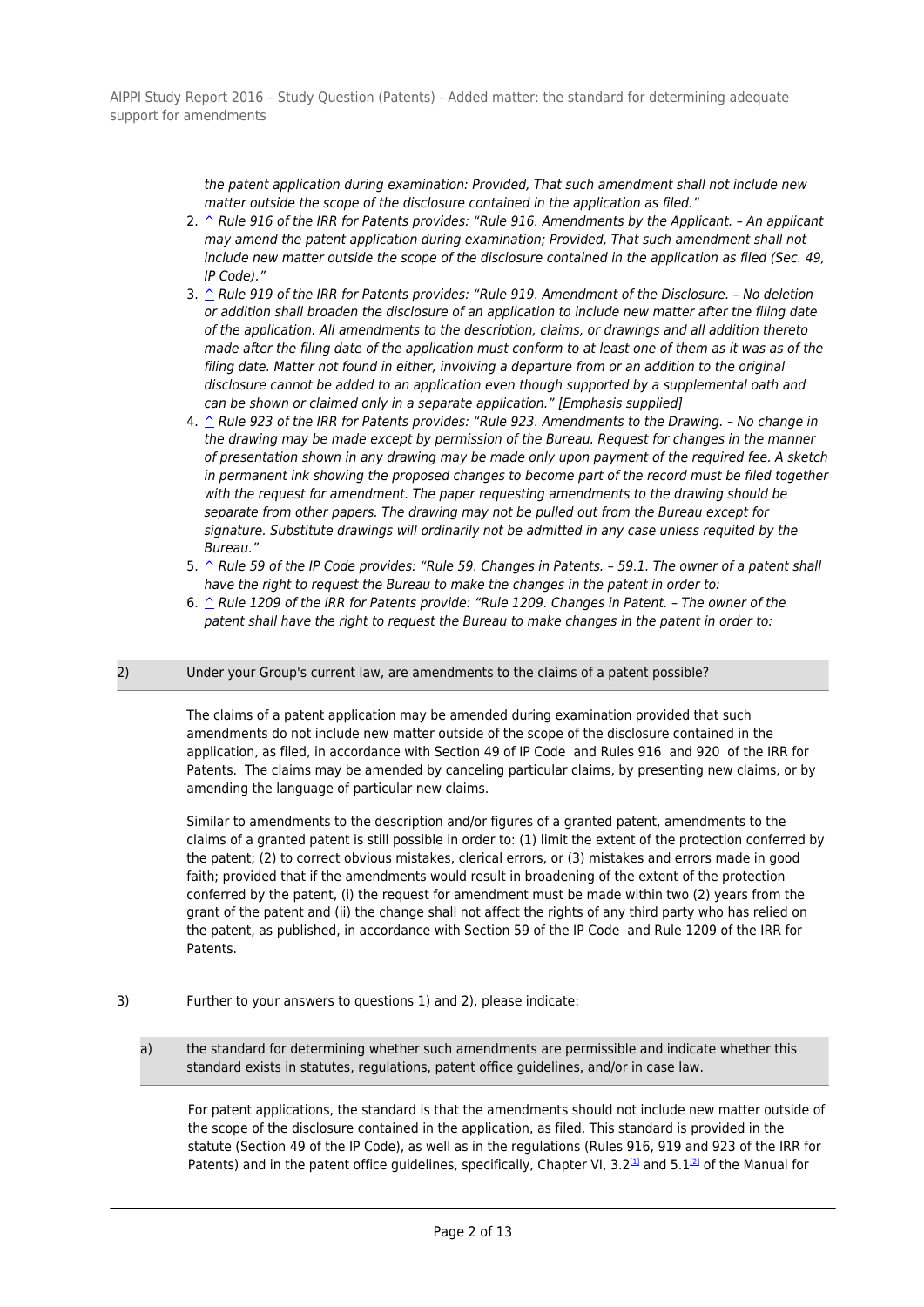Substantive Examination Procedure ("MSEP").

Chapter VI, 5.4 of the MSEP provides that "[a]n amendment should be *regarded as introducing subject matter which extends beyond the content of the application as filed and therefore unallowable, if the overall change in the content of the application* (whether by way of addition, alteration or exclusion) results *in the skilled person being presented with information which is not directly and unambiguously derivable from that previously presented by the* **application**, even when account is taken of matter which is implicit to a person skilled in the art..." [Emphasis supplied]

For granted patents, the standard is that the amendments should be limited to obvious mistakes, clerical errors, or mistakes and errors made in good faith and that if the amendments would result in broadening of the extent of the protection conferred by the patent, (i) the request for amendment must be made within two (2) years from the grant of the patent and (ii) the change shall not affect the rights of any third party who has relied on the patent, as published<sup>[3]</sup>. This standard is provided in the statute (Section 59 of the IP Code<sup>[4]</sup>), as well as in the regulations (Rules 1209 of the IRR for Patents<sup>[5]</sup>).

### **Footnotes**

- 1.  $\hat{\ }$  Chapter VI, 3.2 of the MSEP provides: "3.2 Such amendments being voluntarily made by the applicant, the applicant is not restricted to amendment necessary to remedy a defect in his application. It does not, however mean that the applicant is free to amend in any way he chooses. Any amendment must satisfy the following conditions:
- 2.  $\hat{\ }$  Chapter VI, 5.1 of the MSEP provides : "5.1. An applicant may amend the patent application during examination, provided that such an amendment does not include new matter outside the scope of the disclosure contained in the application as filed... x x x If amended claims are directed to subject matter which has not been searched (e.g. because it only appeared in the description and the examiner did not find it appropriate to extend the main search to this subject matter), … such amendments are not admissible. This applies particularly when this unsearched subject-matter alone is now claimed.  $x \times x$  It is important also to ensure that no amendment adds to the content of the application as filed and thus offends against the proviso in Sec. 49 …"
- 3.  $\hat{\ }$  Rule 1209 of the IRR for Patents provide: "Rule 1209. Changes in Patent. The owner of the patent shall have the right to request the Bureau to make changes in the patent in order to:
- 4.  $\hat{\triangle}$  See Footnote 10.
- 5. ^ See Footnote 14

# b) whether there are the differences between the substantive standards for amendments under 1) and 2) above. If so, what?

There is no difference in the standards used between amendments to the description and/or figures and amendments to the claims.

4) To the extent your answer to question 3) depends on timing (e.g. after filing but before examination, after allowance but before grant, and after grant), please explain how the standard changes and during which time periods.

The standard used during the application process, whether after filing but before examination, during examination, or after allowance but before grant, is generally the same: no new matter outside the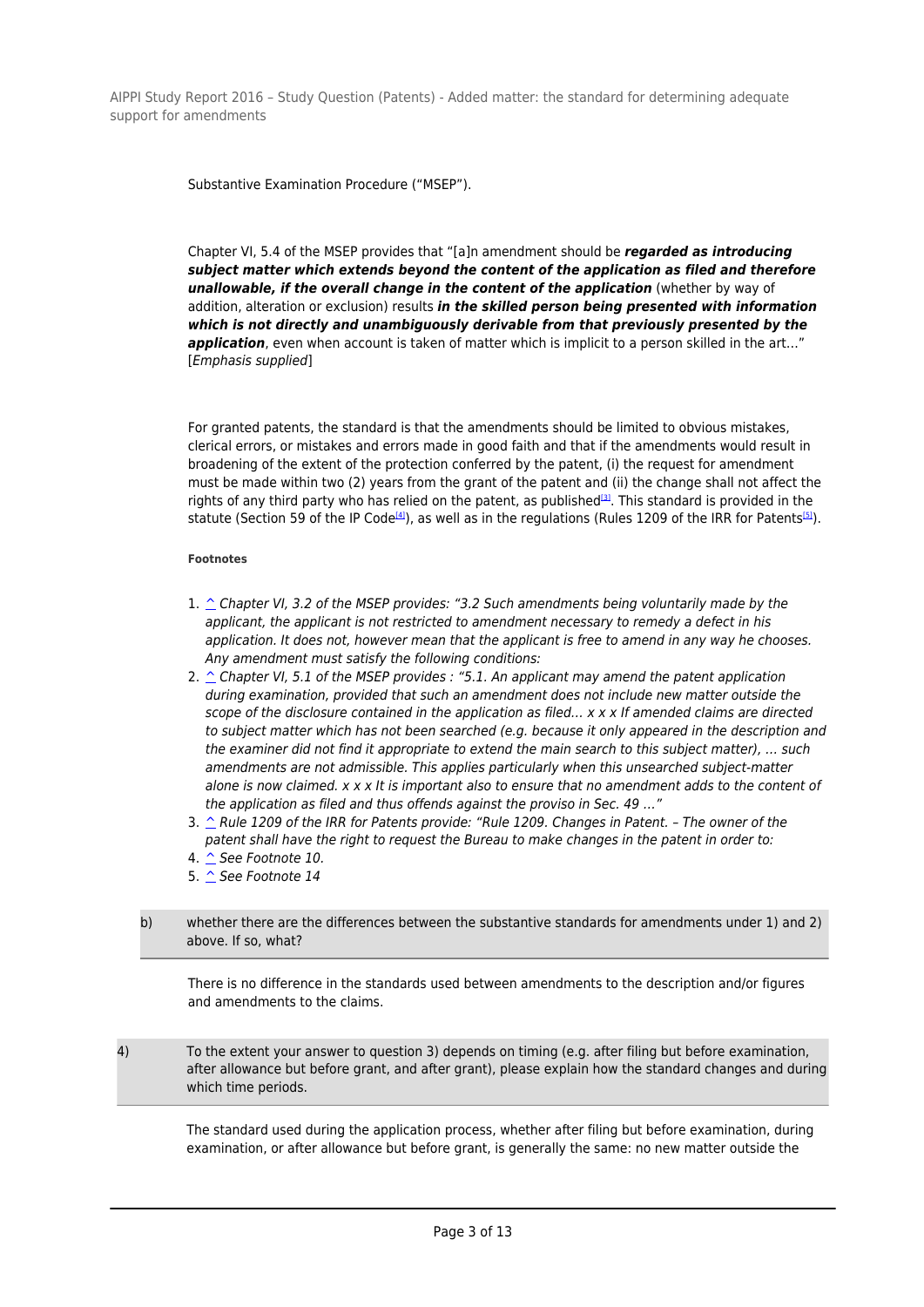scope of the original disclosure must be introduced by the amendment.

However, the rules on amendment become stricter as the application progresses into allowance and grant of the patent. Under Chapter VI, 4.9 of the MSEP, after the Notice of Allowability has been issued, only minor amendments which do not appreciably delay the preparations for the grant of patent will be allowed. Chapter VI, 4.10 of the MSEP provides that "[o]nce the decision to grant has been taken, further amendments or corrections to the granted patent can only be requested on the basis of Sec. 57, 58 or 59." Section 57 of the IP Code provides for correction of mistakes incurred through the fault of the IPO , Section 58 provides for correction of a mistake in a patent of a formal or clerical nature which is not incurred through the fault of the IPO .

After the patent has been granted, the standard is different and more stringent as provided for under Sec. 59 of the IP Code.

5) Further to your answer to question 3), if impermissible added matter is a ground for refusing an amendment, please explain how impermissible added matter is defined.

> An impermissible added matter is not directly defined in the IP Code, in the IRR for Patents and MSEP. What is provided is the requirement that for amendments to be allowed, they must not extend to the subject-matter beyond the content of the application as filed. Chapter VI, 5.4 of the MSEP defines what constitutes an amendment extending the content of the application as follows:

> "5.4 An amendment should be *regarded as introducing subject matter which extends beyond the content of the application as filed and therefore unallowable, if the overall change in the content of the application* (whether by way of addition, alteration or exclusion) results *in the skilled person being presented with information which is not directly and unambiguously* derivable from that previously presented by the application, even when account is taken of matter which is implicit to a person skilled in the art..." [*Emphasis supplied*]

Relevantly, under Chapter II, 4.3 of the MSEP, 'subject-matter' of the Philippine patent application "is to be understood – starting off from the prior art – as comprising those features which, in the framework of the disclosure required by Section 35.1 of the IP Code, relate to the invention".  $[1]$ 

#### **Footnotes**

1. ^ Chapter II, 4.3 of the MSEP provides: "4.3 The description should also mention any background art of which the applicant is aware, and which can be regarded as useful for understanding the invention and its relationship to the prior art; identification of documents reflecting such art, especially patent specifications, should preferably be included. This applies in particular to the background art corresponding to the first or "prior art" portion of the independent claim or claims (see III, 2.2). The insertion into the statement of prior art of references to documents identified subsequently, for example by the search report, may be required, where necessary, to put the invention into proper perspective. For instance while the originally filed description of prior art may give the impression that the inventor has developed the invention from a certain point, the cited documents may show that certain stages in, or aspects of, this alleged development were already known. In such a case the examiner may require a reference to these documents and a brief summary of the relevant contents. The subsequent inclusion of such a summary in the description does not contravene the proviso of Sec.49. The latter merely lays down that, if the application is amended, for example by limiting it in the light of additional information on the background art, its

Page 4 of 13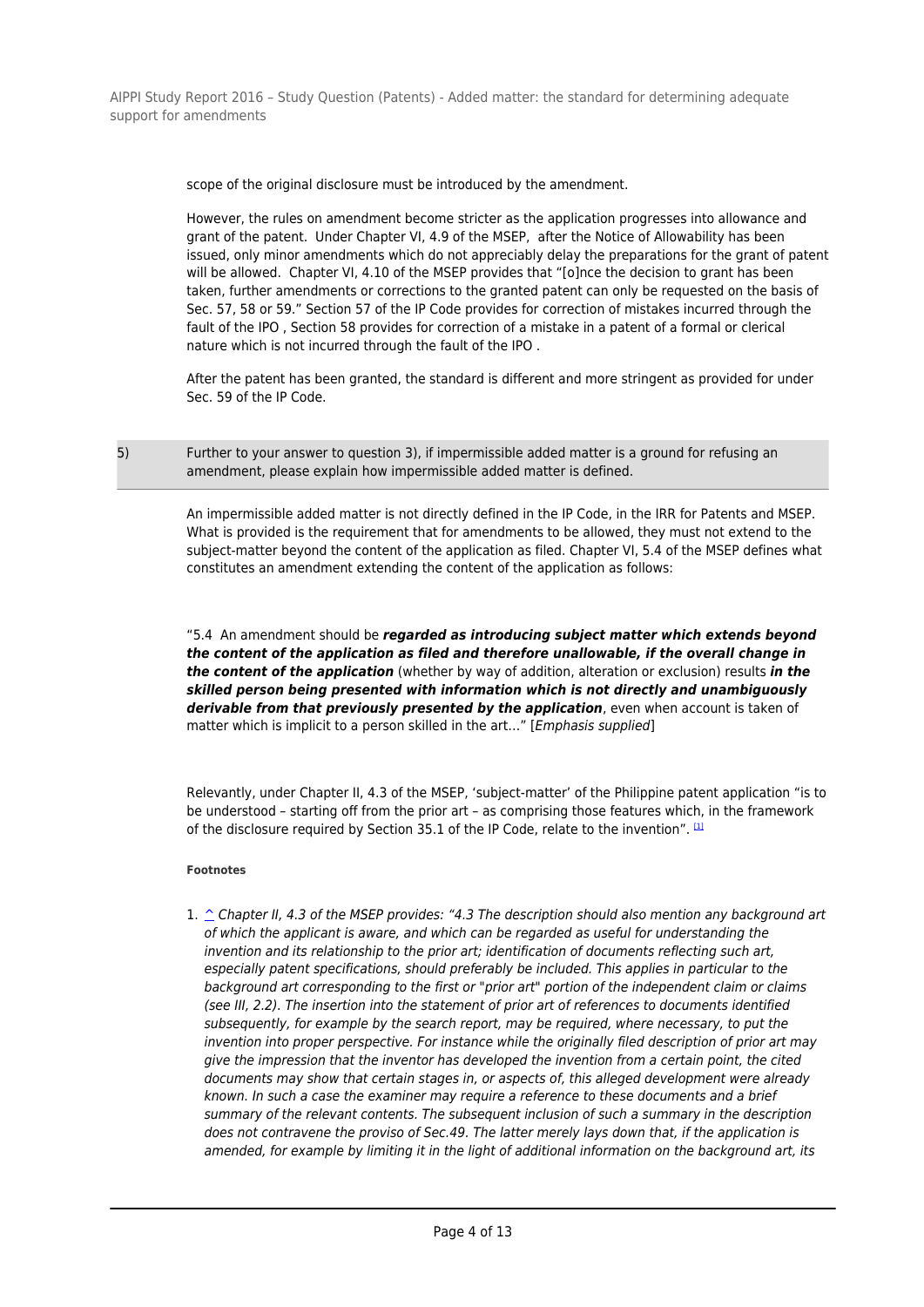> subject-matter must not extend beyond the content of the application as filed. But the subjectmatter of the Philippine patent application within the meaning of Section 49 is to be understood – starting off from the prior art – as comprising those features which, in the framework of the disclosure required by Sec.35.1, relate to the invention (see also VI, 5.3) …" [Emphasis supplied]

- 6) In any assessment of impermissible added matter under your Group's current law, please explain:
	- a) how the patent application as filed is interpreted;

The application is to be interpreted as a person skilled in the art would understand in accordance with Section 35 of the IP Code and Chapter II, 4.9 of the MSEP.

b) if interpreted as the notional skilled person would understand the patent application as filed, what is the relevant date of knowledge of the notional skilled person?

Under Chapter IV, 9.6 of the MSEP,<sup>[1]</sup> a "person skilled in the art" should be presumed to be an ordinary practitioner aware of what was common general knowledge in the art at the relevant date. The relevant date appears to be the filing date for the application, since Chapter VI, 5.4 of the MSEP states that "it does not appear to be permissible to add to an application matter present only in the priority document for that application." Hence, it appears that permissibility should be assessed by the person skilled in the art only from the filing date of the application, and not from the priority date as the information contained in the priority document is not considered as permissible subject matter.

#### **Footnotes**

- 1. ^ Chapter IV, 9.6 of the MSEP provides: "9.6 The "person skilled in the art" should be presumed to be an ordinary practitioner aware of what was common general knowledge in the art at the relevant date. He should also be presumed to have had access to everything belonging to the "prior art", in particular the documents cited in the search report, and to have had at his disposal the normal means and capacity for routine work and experimentation." [Emphasis supplied]
- 7) If an amendment that was made to a patent application prior to grant is later reviewed by your patent office or a court in a post-grant proceeding and determined to contain impermissible added matter, is there a mechanism for the patentee to remedy the defect, for example by removing portions of the amendment found to be impermissible?

| yes             |  |  |
|-----------------|--|--|
| Please explain: |  |  |

The IP Code, IRR for Patents and the MSEP do not specifically address the situation where in a postgrant proceeding the amendments to the patent application were determined to contain impermissible added matter.

Nevertheless, under Section 61.2 of the IP Code, $\mu$  where the grounds for cancellation relate to some of the claims or parts of the claim, cancellation may be effected to such extent only. Accordingly, if the ground for cancellation arises from an impermissible added matter, cancellation should be limited to the deletion thereof.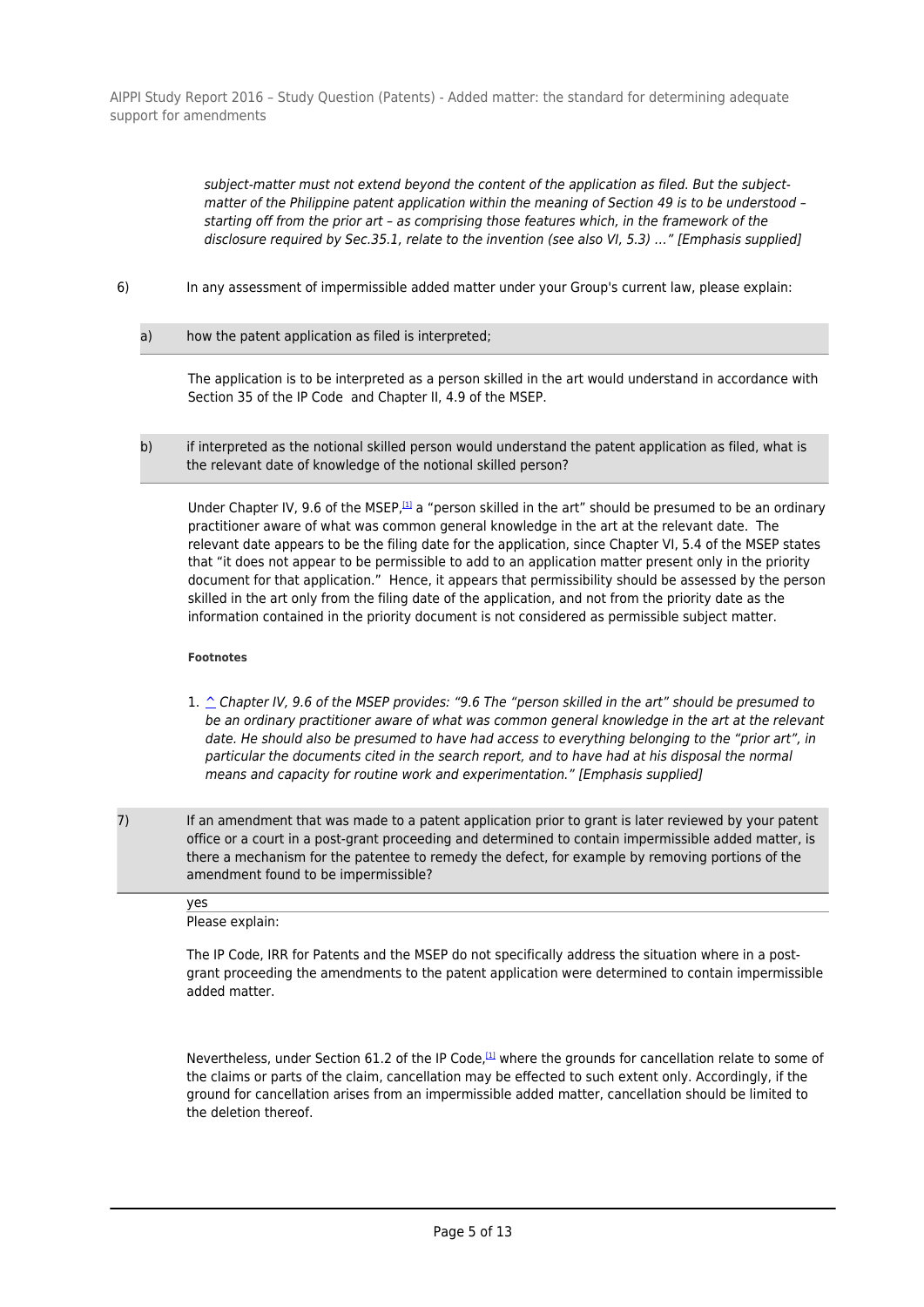> Note however, that Sec. 65.2 of the IP Code provides that "[i]f the Committee finds that, taking into consideration the amendment made by the patentee during the cancellation proceedings, the patent and the invention to which it relates meet the requirements of this Act, it may decide to maintain the patent as amended".

# **Footnotes**

1.  $\hat{\triangle}$  Sec. 61.2 of the IP Code provides: "61.2 Where the grounds for cancellation relate to some of the claims or parts of the claim, cancellation may be effected to such extent only." [Emphasis supplied]

# **II. Policy considerations and possible improvements to your current law**

8) How does your Group's current law strike a balance between allowing a patent applicant to make appropriate amendments during the examination process and preventing the applicant from adding impermissible matter?

The IP Code, as well as the IRR for Patents and the MSEP, explicitly allows amendments to the description, figures and claims of patent application during its examination. However, for amendments to be allowed, they must not include new matter outside of the scope of the disclosure contained in the application as filed.

Rule 920 of the IRR for Patents require the applicant to indicate which portion of the original disclosure constitutes the basis for the amendments. $<sup>[1]</sup>$ </sup>

The determination of whether new matter is permissible is left to the discretion of the patent examiner of the Philippine Intellectual Property Office ("IPO") who applies the "person skilled in the art" standard. Further, upon "reply to the second communication from the substantive examiner, the applicant may amend again, but any amendment will ordinarily need to be restricted to overcoming the objections raised by the examiner. Other types of amendments will require the consent of the examiner. Giving the examiner this discretion is intended to ensure that the examination procedure if brought to a conclusion in as few actions as possible" $[2]$ 

If the IPO patent examiner refuses to admit an amendment, in whole or in part, a petition for admittance of such amendment may be filed before the Director of the Bureau of Patents of the IPO.<sup>[3]</sup>

"Rule 920. Amendment of Claims. -- The claims may be amended by canceling particular claims, by presenting new claims, or by amending the language of particular new claims (such amended claims being in effect new claims). IN presenting new or amended claims, the applicant must point out how they avoid any reference or ground of refusal of record which may be pertinent. Furthermore, in order to facilitate the processing of the examination of the application, **the applicant shall indicate in his response which form part in the original disclosure constitutes the basis of the amendments**." [Emphasis supplied]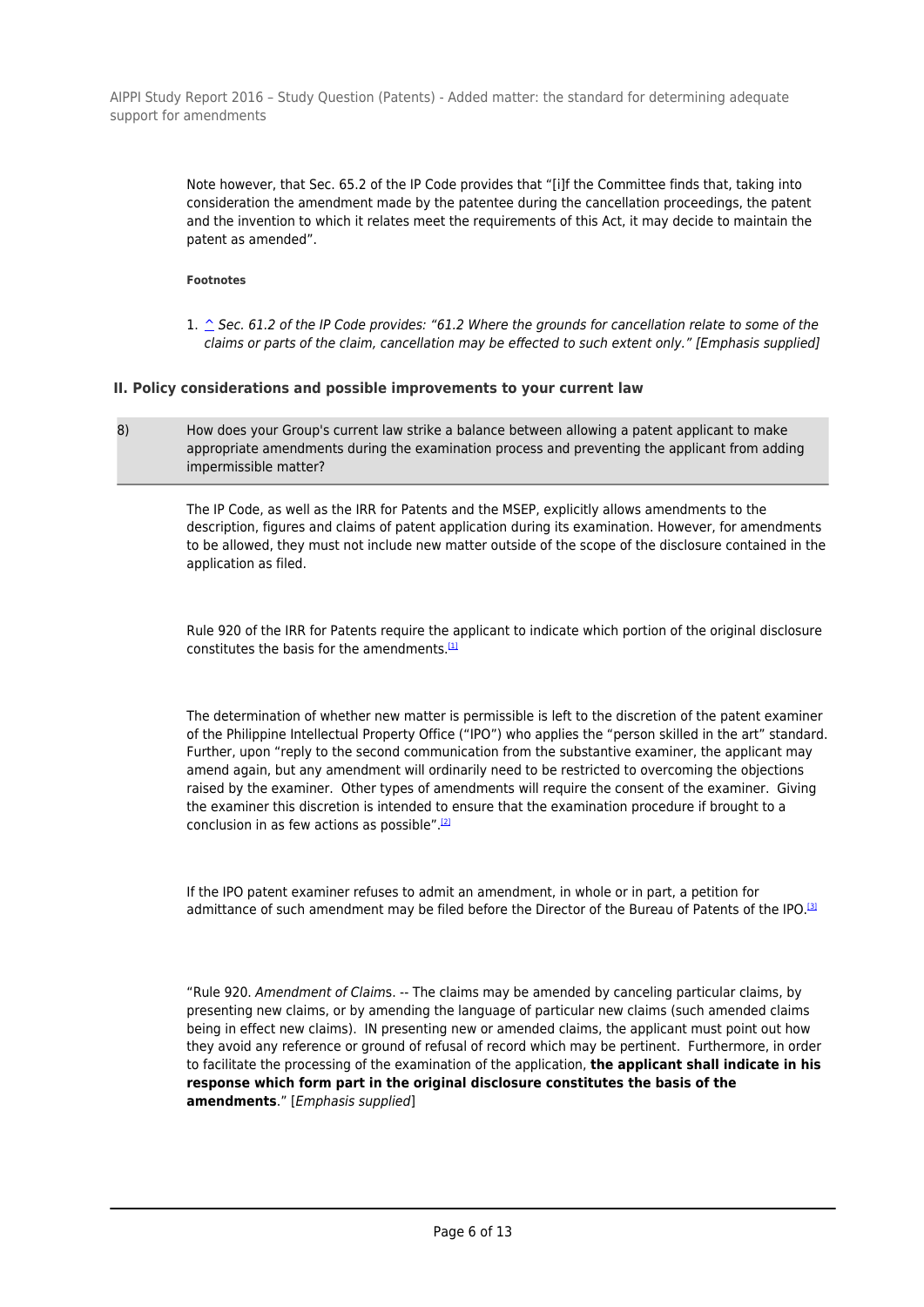#### **Footnotes**

- 1. ^ Rule 920 of the MSEP provides:
- 2.  $\hat{\triangle}$  Section VI, 4.7 of the MSEP.
- 3.  $\hat{C}$  Rule 927 of the IRR of Patents provides: "Rule 927. Petition from Refusal to Admit Amendment. -From the refusal of the Examiner to admit an amendment, in whole or in part, a petition for admittance of such amendment may be filed before the Director under the Regulations."

### 9) Are there aspects of these laws that could be improved?

yes Please explain:

As discussed above, an impermissible added matter is not specifically defined in the IP Code, the IRR for Patents and the MSEP; hence, a clear definition of the same is in order.

Procedure for admission of amendments during cancellation proceedings should also be clarified.

10) Does your Group's current law allow amendments post grant? If so, how does your Group's current law strike a balance between allowing a patentee to make appropriate amendments to a granted patent (such as amendments necessary to sustain its validity) and preventing the patentee adding impermissible matter?

The IP Code allows amendments of granted patents. However, these amendments are limited to obvious mistakes, clerical errors, or mistakes and errors made in good faith. Moreover, if the amendments result in broadening of the extent of the protection conferred by the patent, the request for amendment must be made within two (2) years from the grant of the patent.<sup>[1]</sup> As discussed above, permissibility of amendments become more difficult post-grant.

#### **Footnotes**

1. ^ Section 59 of the IP Code: Rule 1209 of the IRR of Patents

11) Are there aspects of these laws that could be improved?

#### yes

Please explain:

Considering that the allowable amendments are limited only to obvious mistakes, clerical errors, or mistakes and errors made in good faith, and if such amendments will result in broadening of the extent of the protection conferred by the patent, only a two (2)-year period is provided for requesting the amendment, we are of the opinion that the period for filing the request for amendments must be extended. The current two (2)-year period is too restrictive since the term of a patent is twenty (20) years from the filing date thereof.

12) If your Group's current law uses, at least in part, the notional person skilled in the art to determine the permissibility of amendments, is this approach effective? Are there aspects of this that could be improved?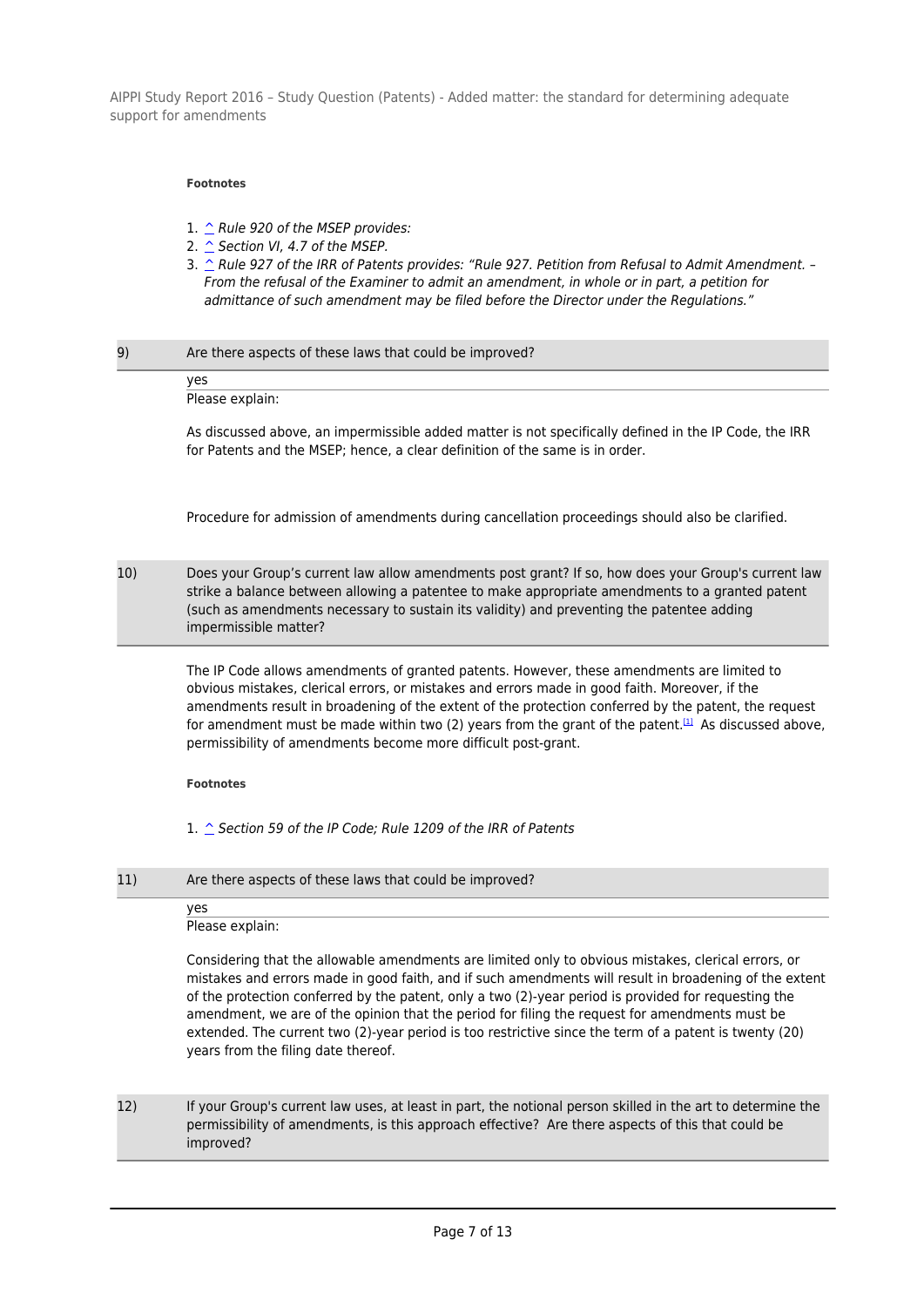> The IPO patent examiner applies the notional "person skilled in the art" standard to determine the permissibility of amendments. We are of the opinion that this approach is effective and consistent with the rule that the patentability of an invention is examined using the "person skilled in the art" standard.

# **III. Proposals for harmonisation**

# 13) Is harmonisation of the definition of impermissible added matter desirable?

If yes, please respond to the following questions without regard to your Group's current law. Even if no, please address the following questions to the extent your Group considers your Group's laws could be improved.

Please explain:

yes

Yes, harmonization of the definition of impermissible added matter is desirable since the subjective standards governing the amendment of claims for patent applications and registrations have, to a certain extent, resulted in varying degrees of protection granted from one jurisdiction to another.

The varying definition of impermissible added matter becomes problematic because it allows for a situation to arise whereby an applicant enjoys varying degrees of protection from one jurisdiction to another introducing a measure of uncertainty to the scope of protection enjoyed by the patentee.

Consider a situation when an applicant or registrant relies on added matter allowed in a certain jurisdiction (for example the European Union) during the amendment stage and relies on the features of the invention as protected by the EU registration. Once registered, the patentee thereafter proceeds to market its invention containing all its features, as granted, on the assumption that the invention's additional matter will be granted amendment in other jurisdictions since the same was granted registration in the EU. However, if another State follows a different definition on impermissible added matter, it is likely that the invention's feature, which was incorporated as an added matter amendment, will not be granted protection. This poses a potential problem in the expectation of patent protection by the patentee which can be prevented by harmonizing the definition of impermissible added matter throughout jurisdictions.

14) If yes, please propose a definition of impermissible added matter that you believe is appropriate.

We believe that the definition provided by the European Patent Office's ("EPO") Guidelines for Examination (Guidelines H-IV,2), is appropriate. The direct and unambiguous standard of the EPO is the same rule adopted by the Philippine Intellectual Property Code and the Philippine substantive examination guidelines.

In this regard, Section 49 of the IP Code provides that an "amendment shall not include new matter outside the scope of the disclosure contained in the application as filed." Further, Section 5.4, Chapter VI of the MSEP provides that an amendment is impermissible "if the overall change in the content of the application (whether by way of addition, alteration or excision) **results in the skilled person being presented with information which is not directly and unambiguously derivable from that previously presented by the application**, even when account is taken of matter which is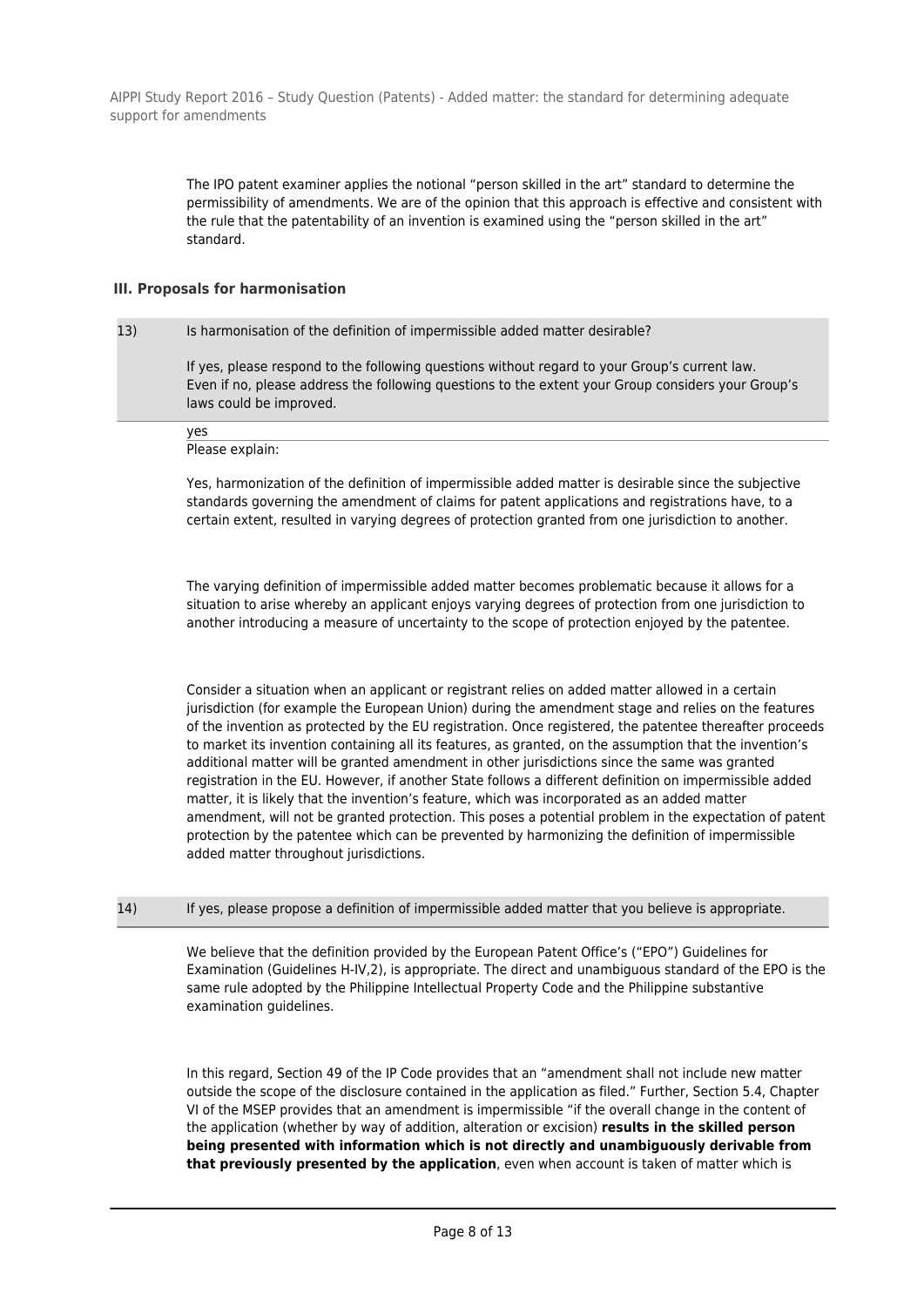implicit to a person skilled in the art", which is in close parallel to the EPO standard.

We are of the opinion that the EPO's direct and unambiguous standard is reasonable to ensure that the requirement that claims must be based on the application specification as filed will be followed. A more liberal relaxation of the direct and unambiguous standard may unnecessarily dilute said requirement to the point that it becomes nugatory. The standard ensures that the new matter must be directly and clearly derivable from the original disclosure made by the applicant.

Accordingly, we submit that the EPO standard may serve as one of the best starting points for harmonization of the definition of impermissible added matter having been the uniform rule rigorously followed in the Philippines. The definition will also allow a concrete basis for determining whether matter is impermissible by directly tracing it to the disclosures in the specifications which would form part of its support or basis.

15) Should this definition depend on when an amendment is made (for example, after filing but before examination, after allowance but before grant, and after grant)?

no Please explain:

No. It is submitted that the definition can be made to apply to all stages of a patent, whether after filing, during examination proceedings, after allowance or after grant of patent.

That the foregoing definition must apply during examination stage is emphasized by the fact that under the IP Code, patents must be published simultaneously with the grant thereof.<sup>[1]</sup> The opportunity of incorporating added matter to a patent's claims must be greatly limited within the examination stage is because once the patent is granted and published accordingly, third parties and the public have the right to rely on the claims of the patent as published to determine what subject matter is covered by and excluded from patent protection so that they may be guided accordingly.

If amendment is allowed post-grant, a publication mechanism therefore should be provided so that the public can be guided accordingly. Further, the public must not bear the burden of post-grant amendments in that the public should only be responsible after publication of the post-grant amendments.

With regard to the application of this definition to post-grant amendments. Section 59 of the IP Code<sup>[2]</sup> provides that once a patent is granted, there are only three (3) instances where further changes to patents may be allowed:

(a) Changes limiting the extent of the protection conferred by the patent;

(b) Corrections of obvious mistakes or clerical errors; and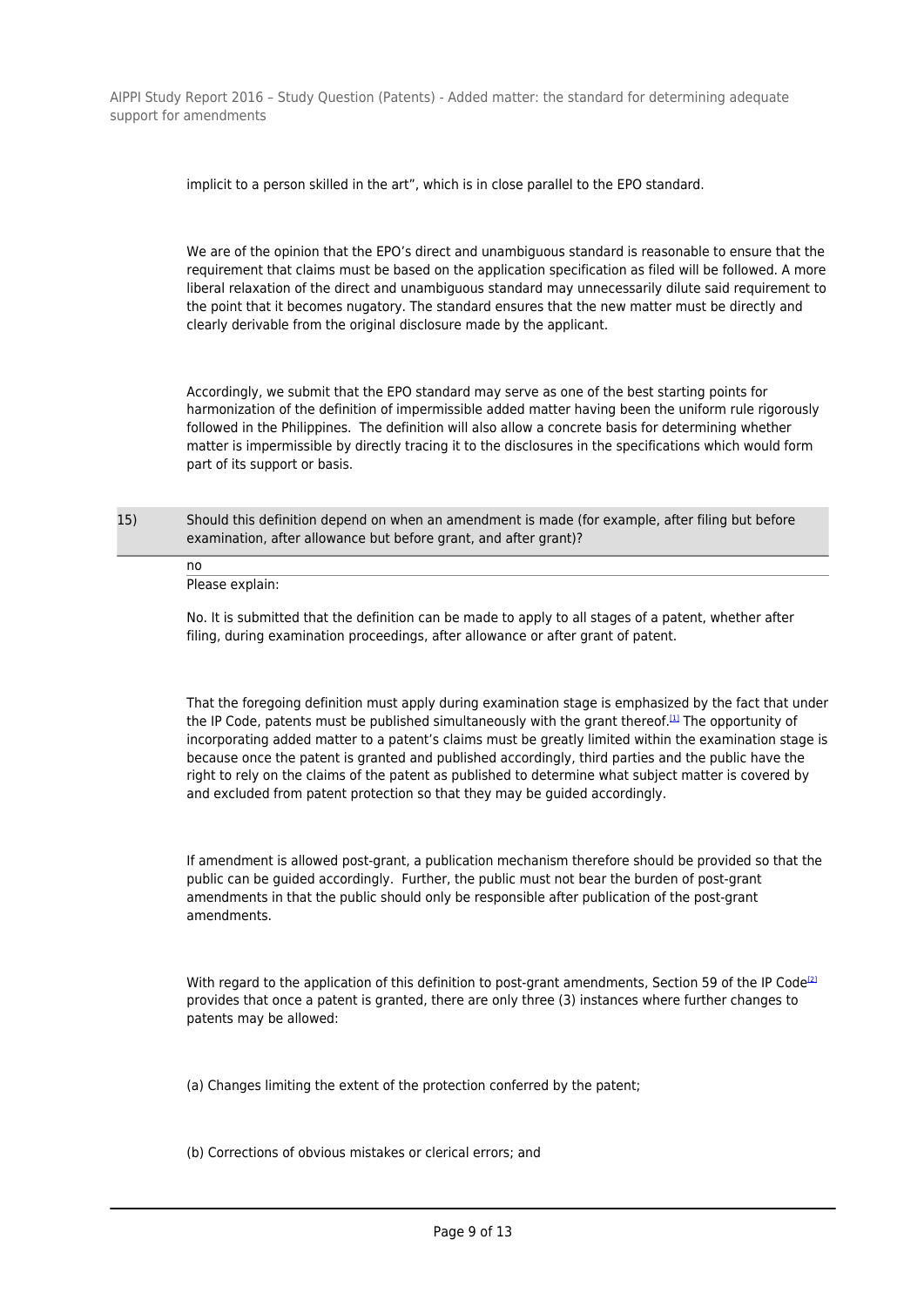(c) Corrections of other mistakes or errors made in good faith.

The first instance clearly disallows the addition of any new matter to the scope of patent protection because to do so would have the effect of broadening the protection conferred by the patent. On the other hand, corrections, whether clerical or otherwise, are always subject to the requirement that the change must always stay within the bounds of the disclosure contained in the application as filed as required by Section 49 of the IP Code.<sup>[3]</sup>

Based on the foregoing, the definition of impermissible subject matter need not distinguish the stage of proceedings in which the amendment is requested since ultimately, the overriding requirement is that claims must be based on the disclosure of the application at the time of the filing thereof.

### **Footnotes**

- 1.  $\hat{\triangle}$  Sections 50 & 52, IP Code. Section 52 of the IP Code reads, as follows: "Section 52. Publication Upon Grant of Patent. - 52.1. The grant of the patent together with other related information shall be published in the IPO Gazette within the time prescribed by the Regulations. 52.2. Any interested party may inspect the complete description, claims, and drawings of the patent on file with the Office."
- 2.  $\hat{\triangle}$  Section 59 of the IP Code provides: "Section 59. Changes in Patents. 59.1. The owner of a patent shall have the right to request the Bureau to make the changes in the patent in order to:(a) Limit the extent of the protection conferred by it;(b) Correct obvious mistakes or to correct clerical errors; and(c) Correct mistakes or errors, other than those referred to in letter (b), made in good faith: Provided, That where the change would result in a broadening of the extent of protection conferred by the patent, no request may be made after the expiration of two (2) years from the grant of a patent and the change shall not affect the rights of any third party which has relied on the patent, as published.59.2. No change in the patent shall be permitted under this section, where the change would result in the disclosure contained in the patent going beyond the disclosure contained in the application filed.59.3. If, and to the extent to which the Office changes the patent according to this section, it shall publish the same."
- 3.  $\hat{\ }$  Section 5.9, Chapter VI, MSEP provide that "[c]orrection of errors in the application documents is a special case involving an amendment, therefore the requirements of the proviso of Sec. 49 apply likewise" [Emphasis supplied]
- 16) Should rules against impermissible added matter prohibit the addition of claims per se, as opposed to adding limitations to claims?

No. The goal of prohibiting impermissible added matter is to prevent the addition of matters not covered by the specification of the application as originally filed. Ideally, the specification's disclosure must be sufficiently clear and complete so that a person skilled in the art may understand the invention and replicate the same. This is a consequence of one of the fundamental purposes of patent law, which is to promote "disclosures of inventions to stimulate further innovation and to permit the public to practice the invention once the patent expires". The submission of an insufficient disclosure violates this public policy because it opens the door for the grant of patent protection to the holder without the concomitant benefits to the public once the patent expires.

The inclusion of a prohibition against the addition of claims per se does not serve this goal because it simply works to limit the number of claims of an application to what was originally filed. However, such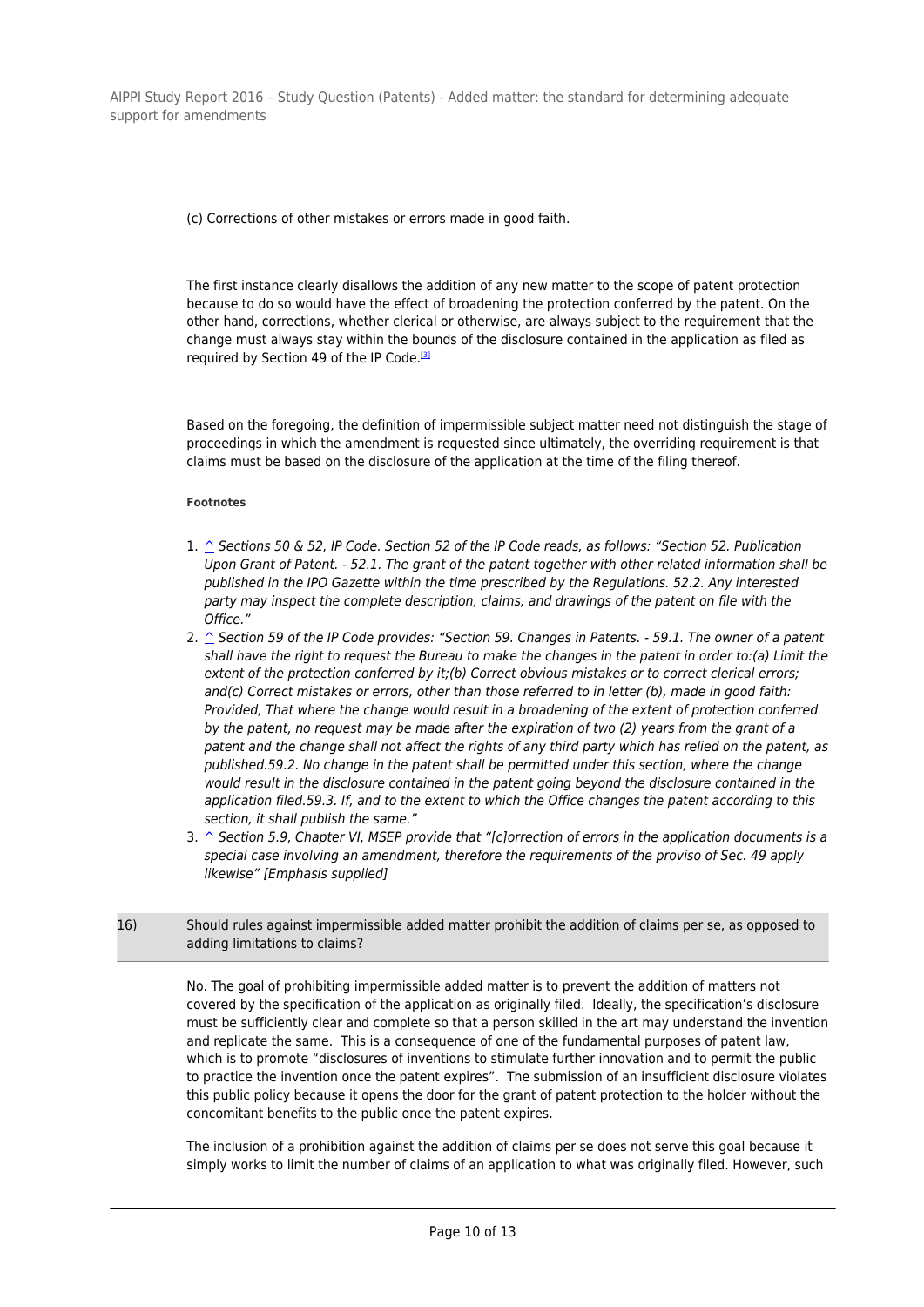> a rule does not preclude the applicant from violating the disclosure requirement by submitting an incomplete specification and obtaining an earlier priority date then amending the original claims, but maintaining the original number of claims, to incorporate previously undisclosed matter by way of amendment during examination or post-grant proceedings. This is sought to be prevented by the prohibition against the grant of patent protection over matters beyond the scope of the original specification as filed.

Anent the proposal to prohibit adding limitations to claims, the IP Code allows amendments to patents, and more so to patent applications, provided that its effect is to limit the scope of the protection as granted. The added matter would still be considered permissible under the direct and unambiguous standard of Section 5.4, Chapter VI of the MSEP.

17) Should rules against impermissible added matter prohibit the removal of claims per se, as opposed to removing limitations from claims?

no Please explain:

No. A prohibition against the removal of claims per se will not achieve the goal of preventing addition of impermissible matter simply because it does not preclude applicants from bringing in new matter by amending the existing claims of a patent application or registration.

With regard to a prohibition against the removal of limitations from claims, such prohibition may result in precluding addition of impermissible matter. We note however that such a rule would go against the Philippine laws at present and may be prejudice patent applicants since under IP Code, such prohibition only applies to post-grant amendments under Section 59 thereof where removal of limitations would have the prohibited effect of broadening the protection granted by the patent. Such prohibition is absent under Section 49 of the IP Code which, in turn, impliedly allows applicants to amend their claims to remove limitations to expand the scope of protection of their claims so long as the claims, as amended, are supported by the specification as originally filed.

18) Should the definition of impermissible added matter be the same when applied by a patent office as when applied by a court?

yes Please explain:

Yes and this is the prevailing rule required to be observed by courts under the Rules of Procedure for Intellectual Property Rights Cases ("IPR Rules") promulgated on 03 October 2011 by the Philippine Supreme Court. In this regard, Section 4, Rule 17 of the IPR Rules encourages courts to secure technical advice from recognized experts or from the Philippine Intellectual Property Office in resolving complex questions of fact which will require technical advice or expert witness testimony:

"SEC. 4. Request for technical advice. – In patent infringement cases, **the court,** *motu proprio* **or upon motion by a party, may order the creation of a committee of three (3) experts to provide advice on the technical aspects of the patent in dispute**. Within thirty (30) days from receipt of the order creating the committee, each side shall nominate an expert, who shall then both be appointed by the court. The court shall appoint the third expert from a list submitted by the experts of each side. All fees and expenses relating to the appointment of a committee shall be initially equally shouldered by the parties but may later on be adjudicated by the court in favor of the prevailing party.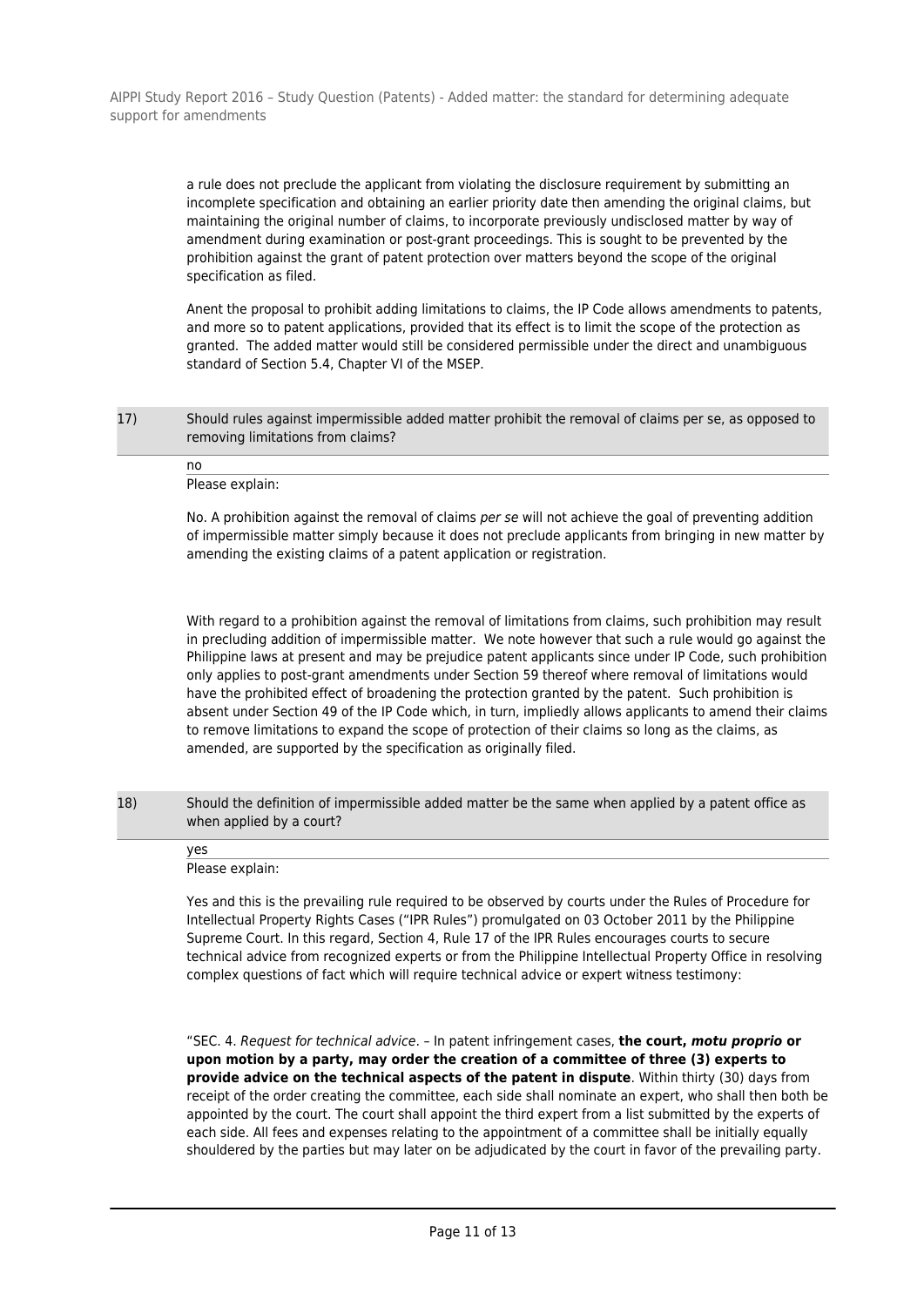# **To assist in the trial involving highly-technical evidence or matters, the court may also request the IPO to provide** equipment, technical facilities, and **personne**l." [Emphasis supplied]

19) If your proposed definition refers to the notional skilled person, what should be the relevant date of knowledge for the notional skilled person in evaluating the permissibility of an amendment?

> Since Section 49 of the IP Code refers to "the disclosure of the application as filed", the relevant date of knowledge for the hypothetical skilled person must be the filing date<sup>[1]</sup> of the application. Matter contained in the priority document but not claimed in the application as filed should not be considered, as substantive examination is conducted by the Examiner on the application as filed, not on the priority documents.

#### **Footnotes**

- 1. ^ Section 31 of the IP Code provides: "Section 31. Right of Priority. An application for patent filed by any person who has previously applied for the same invention in another country which by treaty, convention, or law affords similar privileges to Filipino citizens, shall be considered as filed as of the date of filing the foreign application: Provided, That: (a) the local application expressly claims priority; (b) it is filed within twelve (12) months from the date the earliest foreign application was filed; and (c) a certified copy of the foreign application together with an English translation is filed within six (6) months from the date of filing in the Philippines."
- 20) If the deletion of impermissible added matter by amendment would result in an impermissible extension of scope, how should the impermissible added matter defect be remedied in these circumstances?

The added matter, since impermissible, should be prohibited and thus deleted. The impermissible extension of scope should then be addressed on the basis of the specific rule that prohibits the extension of the scope, such as on the basis of clarity and specific disclosure rules.

21) Please comment on any additional issues concerning any aspect of impermissible added matter you consider relevant to this Study Question.

The guidelines for publication of post-grant amendments should be studied in order to ensure protection to the public who rely on the information pertaining to published patents. Since the amendments will affect the public rights, the rules such as when is a certain act considered infringing—after post-grant publication of the amendment, after constructive notice to the public, or after actual knowledge of the party involved—should be studied and clarified.

Please indicate which industry sector views are included in part "**III. Proposals for harmonization**" of this form:

The industry sector views included in the proposals are those of Legal Consultants in the Intellectual Property field.

Summary